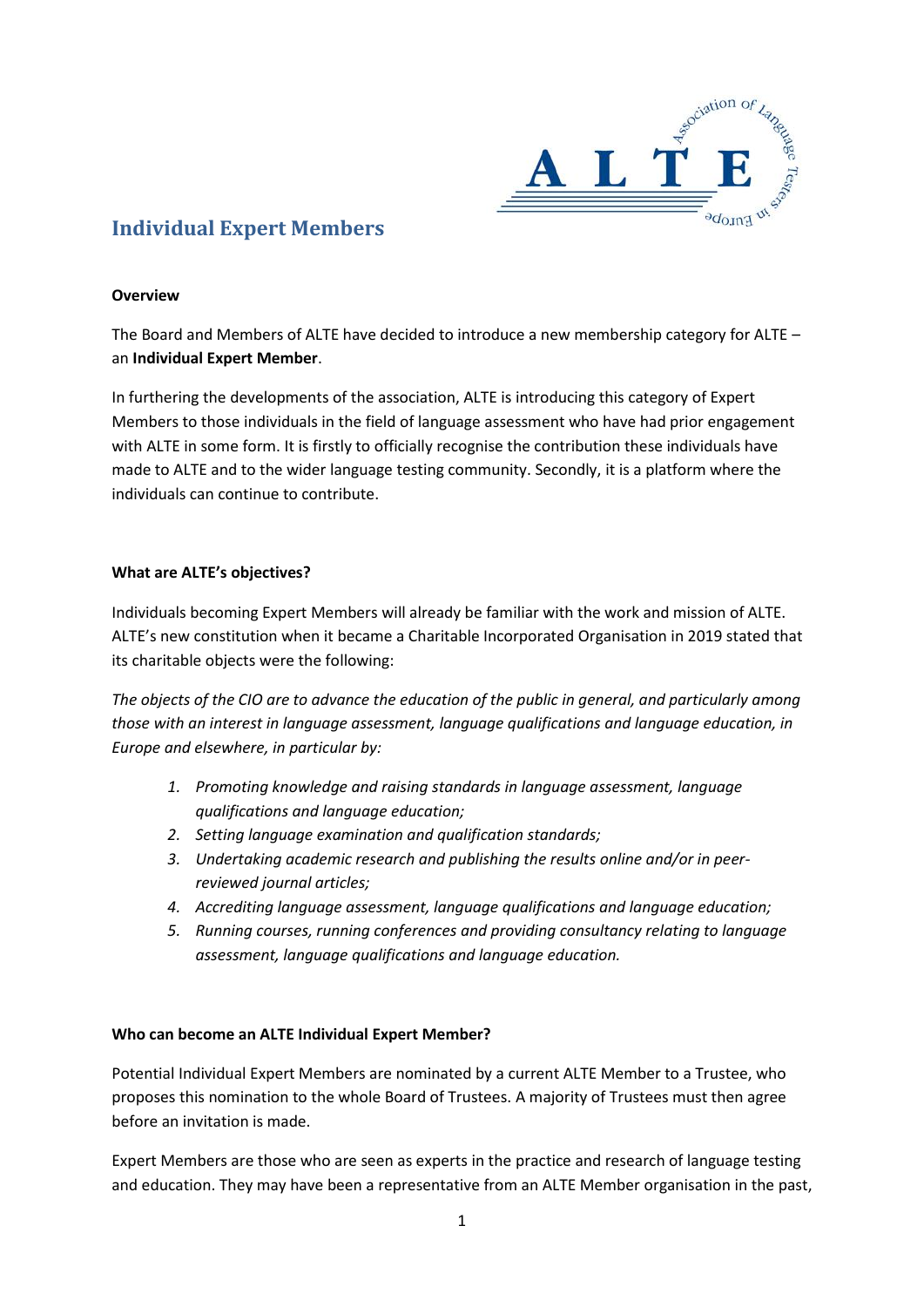but have since moved to another organisation, gone freelance, or retired. Or, they may be a leading academic or practitioner in the field who has had some prior links with ALTE but does not come from an ALTE Member institution.

## **What do Individual Expert Members do?**

The expertise of different Individual Expert Members vary, and therefore their role within the association will also vary. This may be in specific ways, such as serving on the Board, a committee or project group; or as an auditor; or simply someone who ALTE might turn to for ad-hoc advice or to invite as a speaker or workshop leader at a conference.

Expert Members are welcome to attend ALTE Meetings and Conferences, just as 'regular' Members are.

# **Serving in Elected Positions**

Individual Expert Members can, but in no way are compelled to, stand for election to become a Trustee, a member of the Standing Committee, or the Secretary-General, as and when a vacancy arises. This is subject to an election by the Full Institutional Members of ALTE.

Individual Expert Members may not comprise a majority within the Board of Trustees or the Standing Committee.

Please note that Individual Expert Members do **not** having voting rights within ALTE.

# **Other Roles**

Individual Expert Members may also serve as Auditors (have gone through the process of auditor training and annual co-ordination). They may also serve on other Project Groups, Special Interest Groups and Working Groups according to the current ways and needs that ALTE tries to meet its charitable objectives.

# **How much time do Individual Expert Members need to contribute to ALTE?**

This depends on what role is taken, which can be as much or as little as is appropriate. Auditors and Members of the Board of Trustees, or the Standing Committee, may need to devote a small amount of time per week, making sure they can attend any necessary meetings or visits. On the other hand, some Expert Members will not need to regularly do anything, but may be invited for example to give a talk; or perhaps the Expert Member would like to offer to help meet ALTE's objectives in ways in which our current Members cannot.